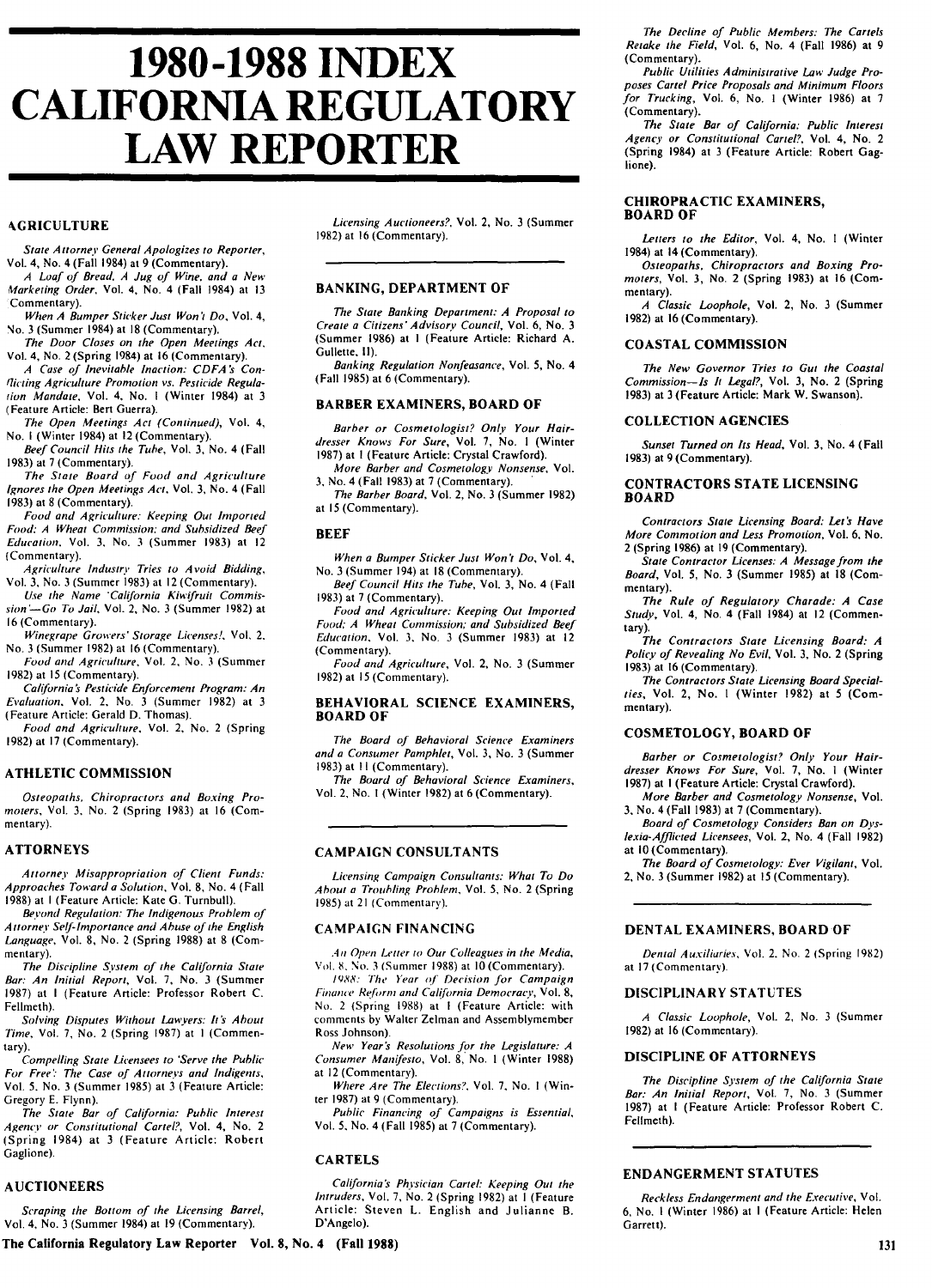#### **ENGINEERS**

Letters to the Editor, Vol. 5, No. 2 (Spring 1985) at 22 (Commentary).

The Board of Engineers: Milton Berle in Drag, Vol. 4, No. 4 (Fall 1984) at 8 (Commentary).

Board of Registration for Professional Engineers, Vol. 2, No. 3 (Summer 1982) at 15 (Commentary).

#### **ENVIRONMENT**

'Short Lists' and 'Dead Bodies: Violating the Body Politic, Vol. 7, No. 2 (Spring 1987) at 15 (Commentary).

CEQA 1983: Alive! But How Well?, Vol. 3, No. 4 (Fall 1983) at 3 (Feature Article: Ron Bass).

#### **FABRIC CARE, BOARD OF**

The *Battle* of the Bulge: The Board of Fabric *Core* Launches Counter-Of[finsive. Vol. **5,** No. I (Winter 1985) at 8 (Commentary).

Bill to Abolish Board of Fabric Care, Vol. 4, No. 2 (Spring 1984) at **15** (Commentary).

The Board of Fabric Care Finds Eternity, Vol. 3, No. 3 (Summer 1983) at 8 (Commentary).

The State Board of Fabric Care: It Doesn't Care For You, Vol. 2, No. 4 (Fall 1982) at 3 (Feature Article: John S. Moot).

#### **FOREIGN-TRAINED PRACTITIONERS**

*California's* Physician Cartel: Keeping Out the Intruders, Vol. 7, No. 2 (Spring 1987) at I (Feature Article: Steven L. English and Julianne B. D'Angelo).

#### **FREEZES, HIRING**

The Hiring Freeze, Vol. 2, No. 3 (Summer 1982) at 14 (Commentary).

An Arbitrary Hiring Freeze, Vol. 2, No. 2 (Spring 1982) at 17 (Commentary).

The Hiring Freeze, Vol. 2, No. I (Winter 1982) at 5 (Commentary).

#### **FREEZES, SPENDING**

How to Cut State Spending: Irrational Freezes, Vol. 3, No. 3 (Summer 1983) at 13 (Commentary).

# **FUNERAL DIRECTORS AND EMBALMERS, BOARD OF**

Legislative Witch Hunt Snares Gang of Four, Vol. 3, No. 4 (Fall 1983) at 8 (Commentary).

Regulating Funeral Directors and Embalmers: What to Preserve, Vol. 2, No. 2 (Spring 1982) at 3 (Feature Article: Elizabeth A. Mulroy).

# **GEOLOGISTS, BOARD OF**

*The* State Board of Geology: Standing on Shaky Ground, Vol. 4, No. 3 (Summer 1984) at 3 (Feature Article: Michael T. Hartney).

The Board of Geology Stumbles Again, Vol. 3, No. I (Winter 1983) at 13 (Commentary).

#### **GRAPES**

132

A Loaf of Bread, A Jug of Wine, and A New Marketing Order, Vol. 4, No. 4 (Fall 1984) at 13 (Commentary).

Food and Agriculture: Keeping Out Imported Food; A Wheat Commission; and Subsidized Beef Education, Vol. 3, No. 3 (Summer 1983) at 12 (Commentary).

## **GUIDE DOGS FOR THE BLIND, BOARD OF**

Some Agencies Need An 'Attitude Adjustment, Vol. 7, No. 2 (Spring 1987) at 13 (Commentary).

## **HEALTH SERVICES, DEPARTMENT OF**

Indoor Pollution? Let's *Look* At It, Vol. 4, No. 3 (Summer 1984) at 18 (Commentary).

#### **INSURANCE, DEPARTMENT OF**

California Medigap Insurance: A Case of Bad Faith, Vol. 7, No. 4 (Fall 1987) at I (Feature Article: Julie Ramirez-Cardenas).

*It's* Not Nice to Fool with Maxine Waters. Vol. 6, No. 3 (Summer 1986) at 6 (Commentary).

A Proposed Solution to Both the Injustice of Current Joint and Several Liability and the Prospective Injustice of Proposition 51, Vol. 6, No. 2 (Spring 1986) at 20 (Commentary).

# **JUST COMPENSATION**

The Just Compensation Clause and Land Use Regulation: Will Compensation Ever Be Just?, Vol. 6, No. 4 (Fall 1986) at I (Feature Article: Peter C. Ward).

#### **LANDSCAPE ARCHITECTS, BOARD** OF

Guess Who They're Licensing Now?. Vol. 3, No. 3 (Summer 1983) at 12 (Commentary).

#### **LAND USE REGULATION**

The Just Compensation Clause and Land Use Regulation: Will Compensation Ever Be Just?, Vol. 6, No. 4 (Fall 1986) at I (Feature Article: Peter C. Ward).

#### **LANGUAGE**

Beyond Regulation: The Indigenous Problem of Attorney Self-Importance and Abuse of the English Language, Vol. 8, No. 2 (Spring 1988) at 8 (Commentary).

#### **LEGISLATURE**

New Year's Resolution for the Legislature: A Consumer Manifesto, Vol. **8,** No. **I** (Winter 1988) at 12 (Commentary).

Where are the Elections?. Vol. 7, No. I (Winter 1987) at 9 (Commentary).

Collecting from the Deadbeat Legislature: A New Tactic, Vol. 6, No. 4 (Fall 1986) at 8 (Commentary).

#### **LICENSING**

Guess Who They're Licensing Now?, Vol. 7, No. 4 (Fall 1987) at 11 (Commentary).

California Physician Cartel: Keeping Out the Intruders, Vol. 7, No. 2 (Spring 1987) at I (Feature Article: Steven L. English and Julianne B. D'Angelo).

Guess Who They're Licensing Now? Reprise, Vol. 6, No. 3 (Summer 1986) at 7 (Commentary).

Licensing Alternatives Still Popular, Vol. 5, No. 3 (Summer 1985) at 17 (Commentary).

Licensing Campaign Consultants: What To Do About a Troubling Problem, Vol. 5, No. 2 (Spring 1985) at 21 (Commentary).

Guess Who They're Going to Try to License Next?, Vol. 5, No. I (Winter 1985) at 8 (Commentary).

Scraping the Bottom of the Licensing Barrel,

Vol. 4, No. 3 (Summer 1984) at 19 (Commentary). In Search of Licensing, Vol. 4, No. 3 (Summer 1984) at 19 (Commentary).

Guess Who They're Licensing Now?, Vol. 4, No. 2 (Spring 1984) at 16 (Commentary).

Paternalism, Vol. 4, No. 2 (Spring 1984) at 14 (Commentary).

Guess Who They're Licensing Now?, Vol. 3, No. 3 (Summer 1983) at 12 (Commentary).

Guess Who They're Licensing Now?, Vol. **3,** No. 2 (Spring 1983) at 17 (Commentary).

The Licensing Juggernaut Rolls On, Vol. 3, No. I (Winter 1983) at 12 (Commentary).

Winegrape Growers' Storage Licenses!, Vol. 2, No. 3 (Summer 1982) at 16 (Commentary).

# **LOTTERY**

The State As Deceiver: The Tawdry Business of State-Promoted Gambling, Vol. 6, No. 4 (Fall 1986) at 9 (Commentary).

## **MEDIA**

Letters to the Editor, Vol. **8,** No. 4 (Fall **1988)** (Commentary).

An Open Letter to Our Colleagues in the Media, Vol. 8, No. 3 (Summer 1988) at 10 (Commentary).

#### **MEDICAL QUALITY ASSURANCE, BOARD OF**

California's Physician Cartel: Keeping Out the Intruders, Vol. 7, No. 2 (Spring 1987) at I (Feature Article: Steven L. English and Julianne B. D'Angelo).

Some Agencies Need An 'Attitude Adjustment', Vol. 7, No. 2 (Spring 1987) at 13 (Commentary).

'Impaired' Physicians: The Hitherto Unseen World of Drunk and Addicted Doctors, Vol. 6, No. 3 (Summer 1986) at 6 (Commentary).

A Requiem for Medical Deregulation: The Rejection of Physician's Assistants' Supervised Authority to Prescribe and Dispense Drugs, Vol. 4, No. 4 (Fall 1984) at 3 (Feature Article: David A. Depolo).

A Classic Loophole, Vol. 2, No. 3 (Summer 1982) at 16 (Commentary).

#### **NEW MOTOR VEHICLE BOARD**

New Motor Vehicle Board Declared Unconstitutional, Vol. 4, No. **I** (Winter 1984) at **II** (Commentary).

The New Motor Vehicle Board: Are Consumers Being Taken for a Smooth Ride?. Vol. **3,** No. 3 (Summer 1983) at 3 (Feature Article: G. David Robertson).

The New Motor Vehicle Board, Vol. 2, No. 4 (Fall 1982) at 11 (Commentary).

## **OFFICE** OF ADMINISTRATIVE LAW

The Agencies of *California* Speak Out About the Office of Administrative Law: A Startling Survey, Vol. 8, No. 4 (Fall 1988) (Commentary).

The Office of Administrative Law: Who's Watching the Watchdog?, Vol. **7,** No. 4 (Fall 1987) at 10 (Commentary).

The Office of *Administrative* Law: Office of Red Tape?, Vol. 5, No. I (Winter 1985) at 3 (Feature Article: Gene Erbin).

The *OAL* as (Runaway) Rulemaking Agency, Vol. 3, No. 2 (Spring 1983) at 14 (Commentary).

*OAL:* Paper-Pusher Nonpareil, Vol. 3, No. I (Winter 1983) at 13 (Commentary).

OAL Delay, Vol. 2, No. 4 (Fall 1982) at 12 (Commentary).

*OAL* Again, Vol. 2, No. 4 (Fall 1982) at 9 (Commentary).

OAL Created Red Tape, Vol. 2, No. 3 (Summer 1982) at 14 (Commentary).

OAL Again, Vol. 2, No. 2 (Spring 1982) at 17 (Commentary).

Rules for the Regulators' Regulator, Vol. 2, No. I (Winter 1982) at 3 (Feature Article: Richard B. Spohn).

Concern from the Department of Real Estate. Vol. I, No. 3 (Fall 1981) at 7 (Commentary).

OAL-A Red Tape *Hydra?.* Vol. **I,** No. 3 (Fall 1981) at 5 (Commentary).

The Office of Administrative Law: Regulatory Reform or An Ayatollah for California?, Vol. **1,** No. I (Spring 1981) at 2 (Feature Article: Gene Erbin and Robert C. Fellmeth).

#### **OPEN MEETINGS**

Some Agencies Need An 'Attitude Adjustment', Vol. 7, No. 2 (Summer 1987) at 13 (Commentary).

*It's* Not Nice to Fool with Maxine Waters, Vol. 6, No. 3 (Summer 1986) at 6 (Commentary).

Public Notice Under Attack, Vol. 4, No. 3 (Summer 1984) at 17 (Commentary).

The Door Closes on the Open Meetings Act, Vol. 4, No. 2 (Spring 1984) at 16 (Commentary).

The Open Meetings Act (Continued), Vol. 4, No. I (Winter 1984) at 12 (Commentary).